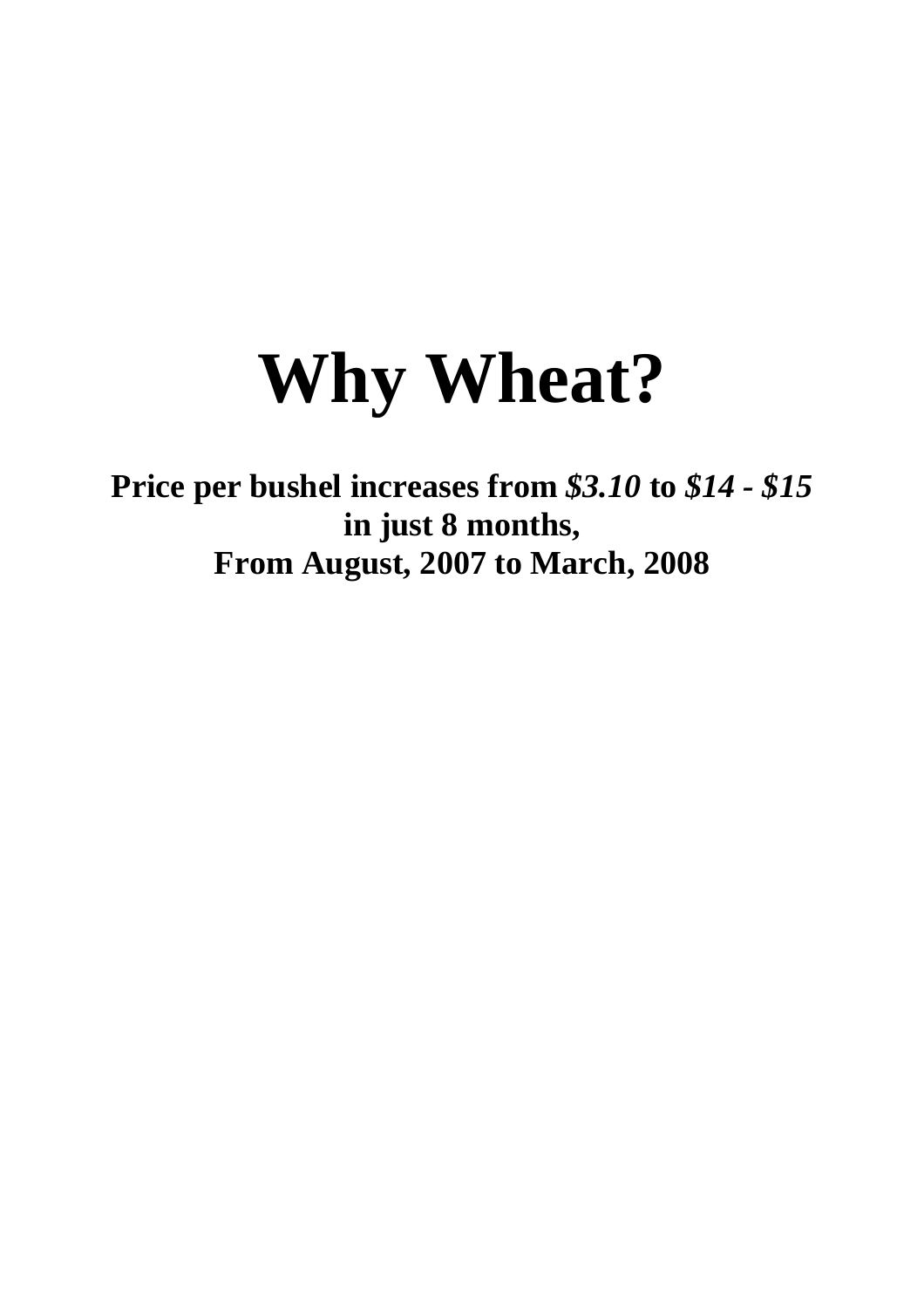### **The Impact of Wheat Prices on the WtM Program in Armenia**

#### **Current Situation**

The wheat price has risen in international markets by almost 400% since last harvest. How will that impact the Water-to-Market program in Armenia, given that its basic premise is to introduce alternative high yielding horticulture crops to substitute for low income wheat and grains? Several questions must be asked. Will the increase in wheat prices turn the production of wheat from a low-income grain to a high-income horticulture crop, or at least one that competes equally with horticulture? Will the new wheat price continue to increase or at least maintain this level all the way through this year's harvest period (summer 2008 when winter wheat is harvested), and continue steady on for years to come? Or will the wheat price tumult after this year's harvest and revert back to the ten year trend level? The answer to some of these questions is based on an in-depth analysis of the factors that have caused this sudden price hike.

#### **Reasons for the Price Increase as Expressed in the Press**

- 1. Canadian planting down 17%, lowest since 1970
- 2. World stocks lowest in 30 years
- 3. Australia stocks low but 2008 crop good
- 4. Argentine crop fully committed, no exports
- 5. Heavy rains affect Western European quality
- 6. Drought hits Eastern Europe, Ukraine and Russia
- 7. North Africa drought, Morocco crop down 76%
- 8. Ocean freight rates at record highs
- 9. US winter wheat missed predictions
- 10. Corn/wheat price spread at record levels
- 11. Oil prices increase to \$110/barrel
- 12. Sub-prime mortgage debacle in U.S. causes some international financial institutions to collapse; need for bailout of Bear Stearns; decision to bolster U.S. incomes by \$152 billion in May, 2008; Federal Reserve Bank to decrease interest rate sparking concerns over inflation; investment hedge funds diverting money flows from mortgage financing to agricultural commodities, oils and metals and other measures to prop up mortgage firms.
- 13. Dollar falls to all-time low against Euro
- 14. War spending predicted at \$3 trillion, causing U.S. to borrow heavily

The first ten of these reasons, regarding production and consumption around the world, are cited by the U.S. Wheat associates. Then, in a series of highlighting paragraphs, they go on to explain the situation in each country and region, and their comments are completely contradictory. I quote "Wheat production for 12 countries of the former Soviet Union increased 1.25 million tons….. Good rains and favorable temperatures boosted spring wheat production prospects in Russia and Kazakhstan. Harvest reports in Ukraine indicated wheat crop… up fractionally.",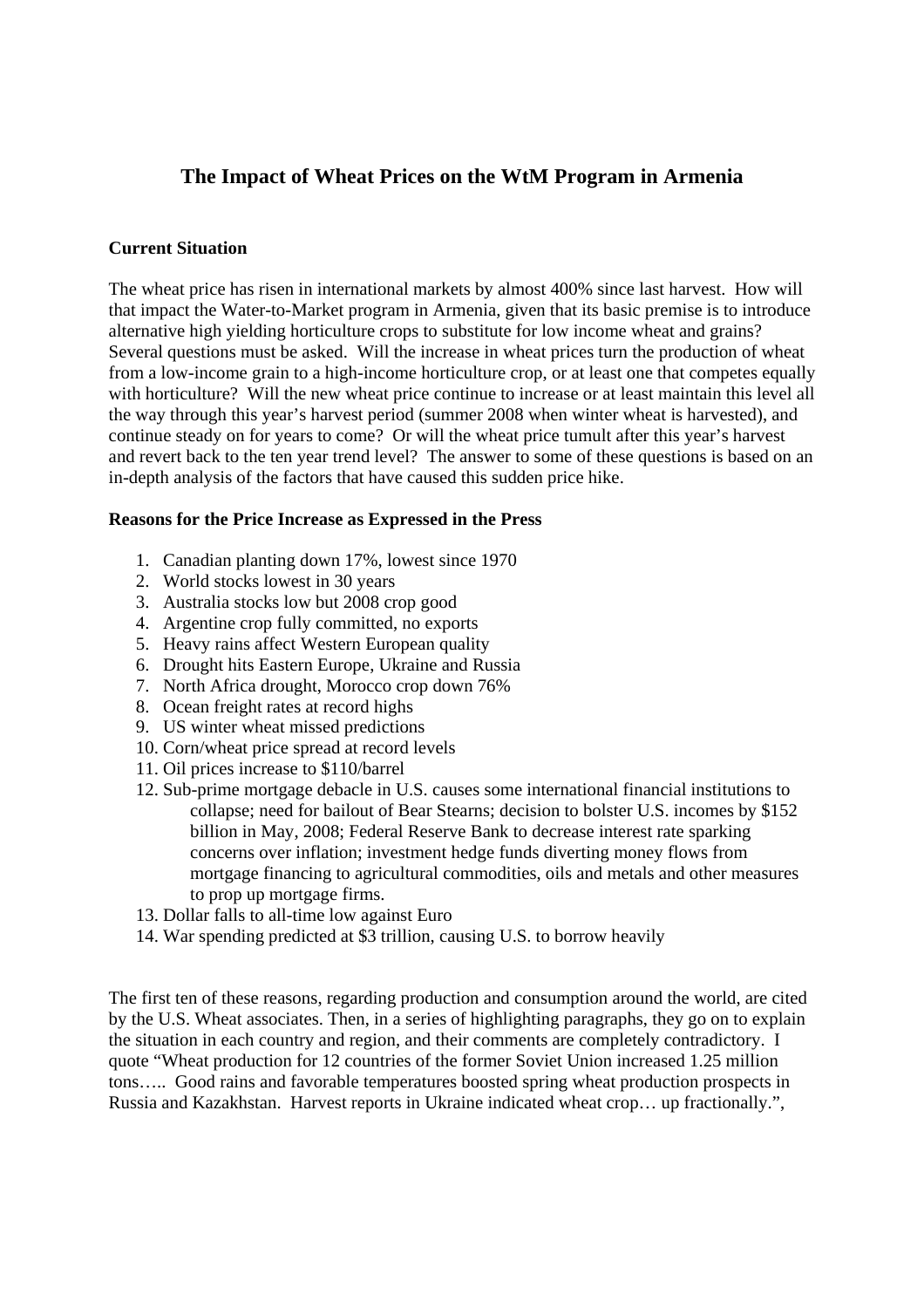"Wheat crop in India increased….", "Russia has improved production prospects for spring wheat…".

There are some individual cases of lower production, and some cases of countries prohibiting exports to protect their own consumption. But all in all, there is nothing so dramatic, like a Tsunami, that is causing the current increase in the wheat price.

The reasons above numbers 11 to 14, are heard in the press on a daily basis, and are related to the demise of the overall world-wide economy.

So let's look at some of the fundamental facts. Let us begin by looking at trends in production, consumption and prices of wheat and other grains, and how this affects world-wide inflation.

#### **Fundamentals of Production, Consumption and Prices of Grains**

The first set of data to look at is world-wide production of wheat. The chart below shows that wheat production has remained steady over the last decade, with minor increases and decreases. A trend line has almost no slope.



A corollary argument is that acres planted to wheat are decreasing. The next chart shows land planted to wheat world-wide in hectares. Here the trend line is even more horizontal over the last decade. Changes in planted hectares are not causing the dramatic price increases.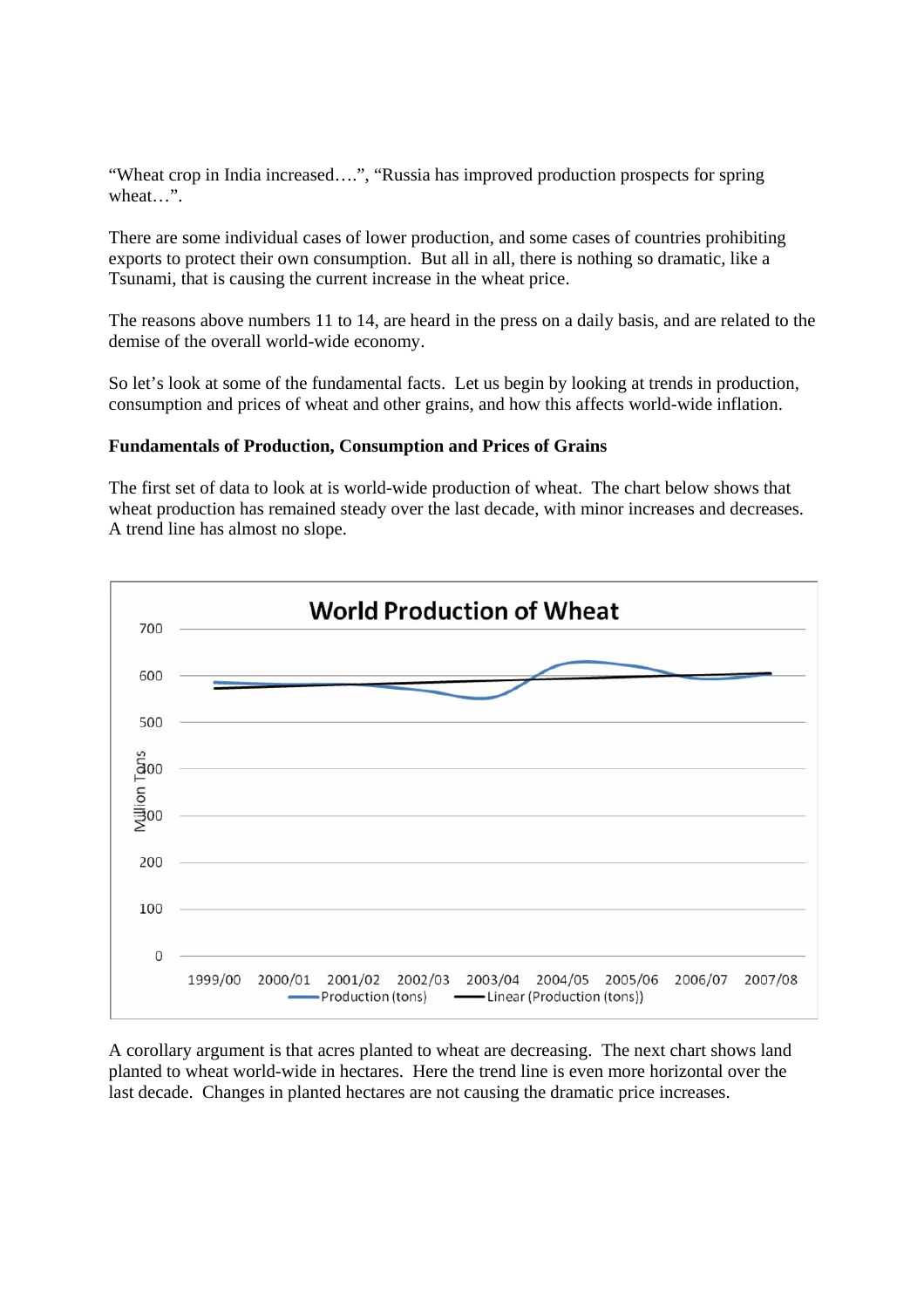

The conclusions from these two charts are that production increases and shortfalls do not seem to be dramatic enough to cause a sudden price increase in wheat. Let's now look at consumption, based on the claim that developing countries, especially India and China, have rapidly increasing incomes and are switching from rice bowls to wheat bread. The suggestion is that wheat consumption is significantly higher than production, and this is causing the problem.

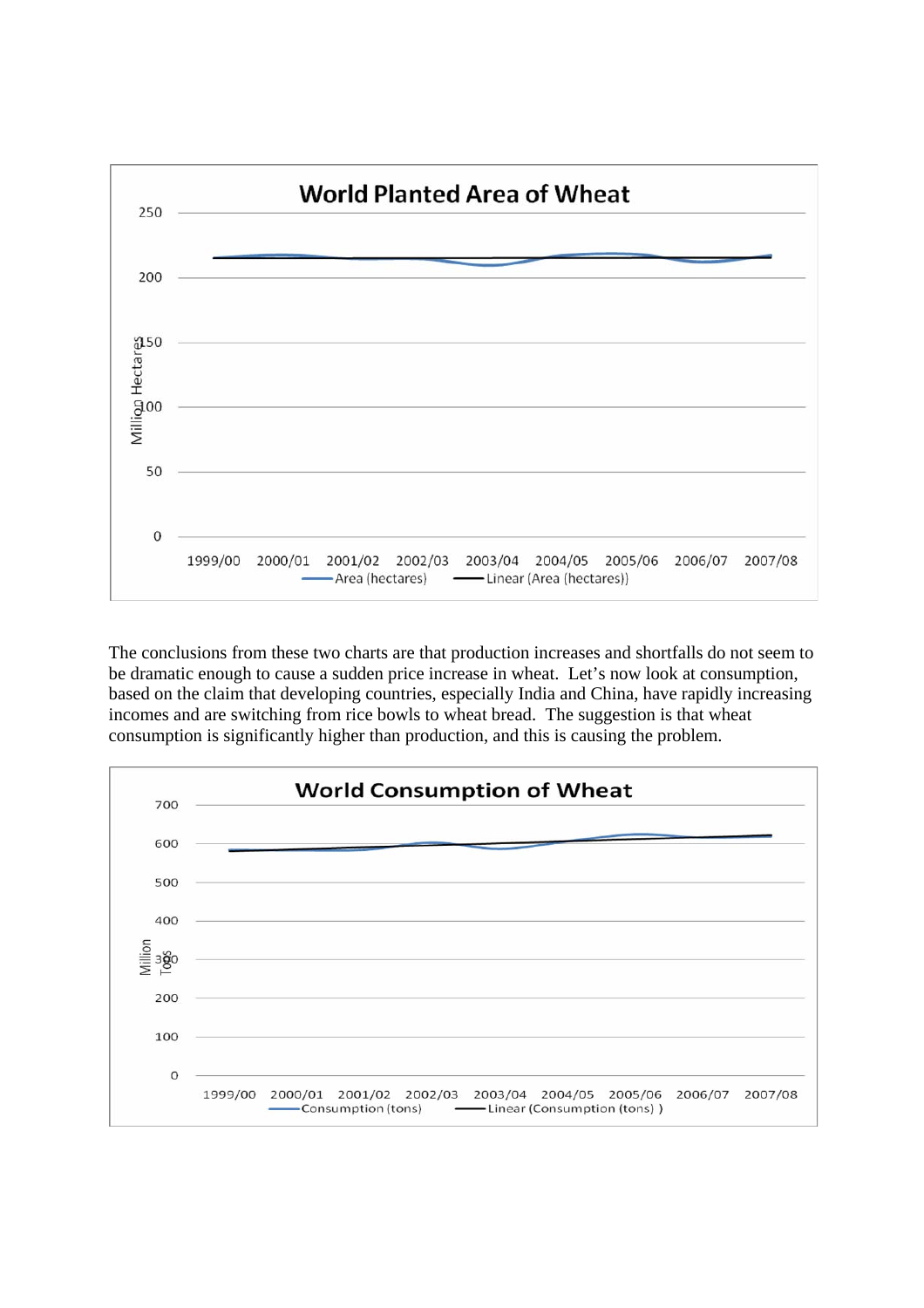As expected, world-wide consumption of wheat has been increasing steadily over the last decade due to the reasons above, but there has been nothing dramatic to cause the sudden increase in wheat prices.

Putting these three charts together further strengthens this argument. The chart below shows that consumption increased above production in 2002, and this caused a relative increase in price of approximately 50%. However, that difference between production and consumption was twice as much as the current deficit, yet the current price hike is almost 400%, or an effective price change which is eight times greater.



| <b>Prices of Wheat</b> |                      |        |        |  |  |  |  |  |
|------------------------|----------------------|--------|--------|--|--|--|--|--|
| \$/bushel              | $\frac{\sqrt{2}}{2}$ | \$/ton | AMD/kg |  |  |  |  |  |
| \$3.10                 | \$0.11               | \$114  | 35     |  |  |  |  |  |
| \$7.00                 | \$0.26               | \$257  | 80     |  |  |  |  |  |
| \$11.45                | \$0.42               | \$421  | 130    |  |  |  |  |  |
| \$13.60                | \$0.50               | \$500  | 155    |  |  |  |  |  |
| \$14.00                | \$0.51               | \$515  | 160    |  |  |  |  |  |
| \$15.00                | \$0.55               | \$551  | 171    |  |  |  |  |  |
| \$17.55                | \$0.65               | \$645  | 200    |  |  |  |  |  |

Some analysts claim that the reason for this price increase is due to the incredible increase in the demand for corn for ethanol. Of course this would lead to a dramatic increase in the price of corn. However, the increase in the price of corn has reflected the basic fundamentals, that when consumption outstrips supply the price will increase in the 50% range. The chart below shows that this is what is happening, and basically, more land is put into to corn production as a result.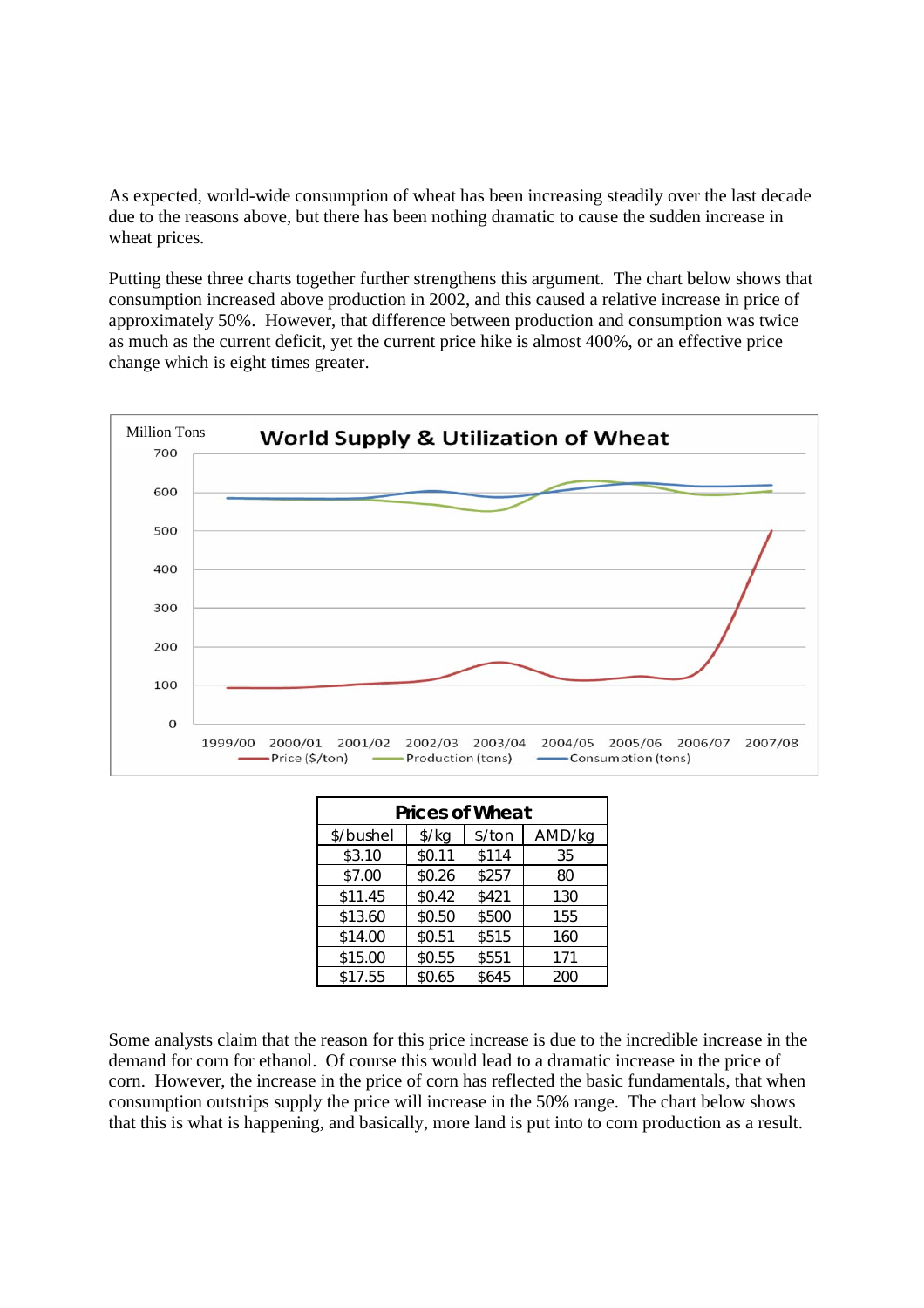

On a world-wide basis, the demand for corn for ethanol, which leads to increasing land for corn, should have a corollary effect on wheat and rice and other grains. Moreover, the demand for wheat for consumption in preference to rice should have a negative effect on rice. However, as wheat prices skyrocket there should be a return to consumption of rice, and an increase in its price. The actual result is that rice prices are increasing moderately (80%) and do not show a dramatic increase like that of wheat.

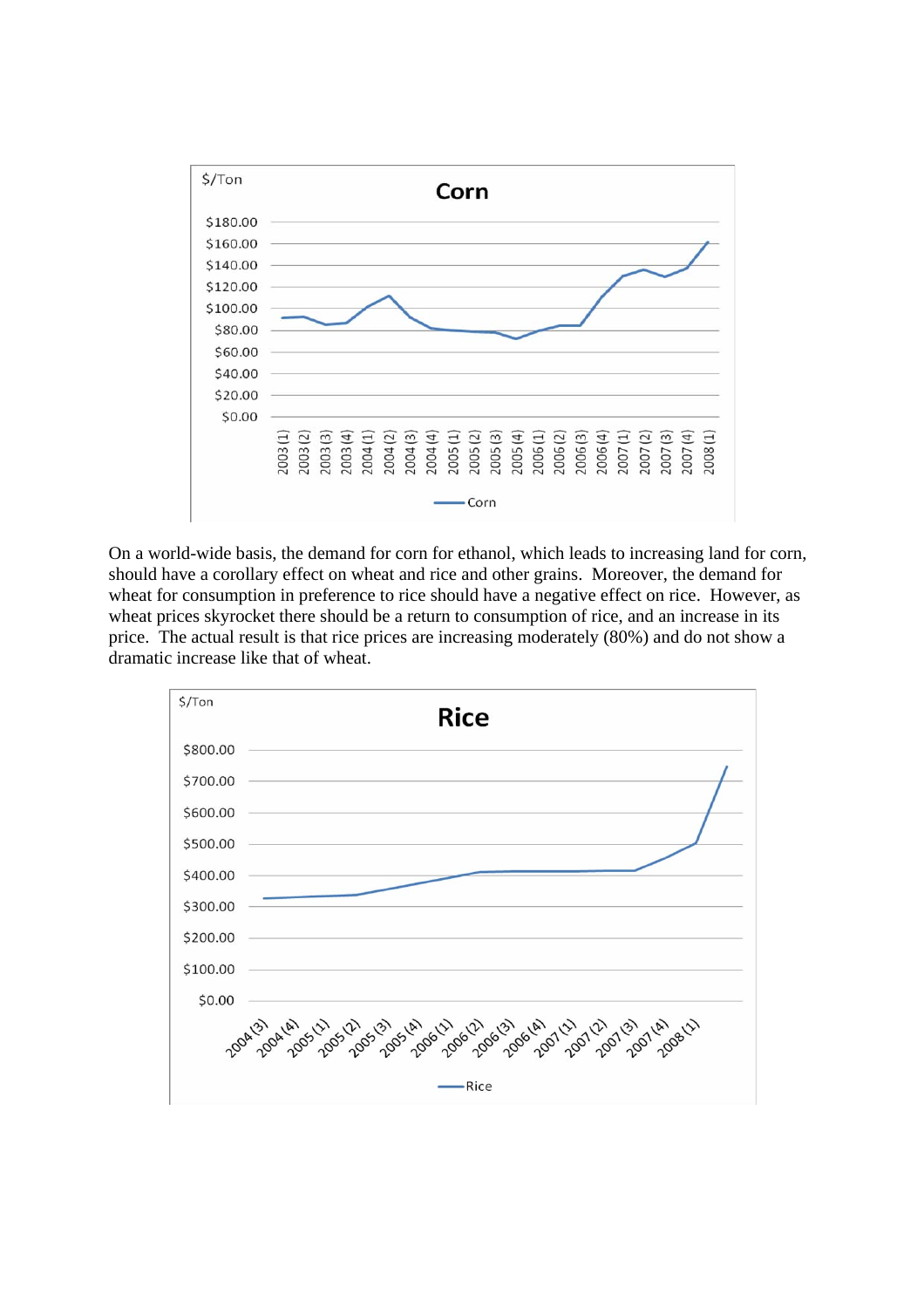#### **World-wide Non-Agricultural Money and Commodity Prices**

So if the reason for the dramatic four-fold increase in wheat prices is not due to the fundamentals of supply and demand for grains, what then has caused this phenomenon? To get a handle on the reasons for this situation we must look at the international financial markets for non-agricultural commodities and currencies. Perhaps the U.S. subprime mortgage crisis has had more of an effect on the world-wide economy than has initially been attributed to it. Large financial "hedgefunds" that heavily invest in commodity futures markets, and then off-set their positions with spot market purchases, have moved out of mortgages and into three basic commodities – oil, metals and grains. This has caused a dramatic increase in the prices for these goods. The chart below shows the rise in the price of oil (\$ for 5 barrels) and wheat (\$ per ton  $-$  \$500/ton = \$14/bushel), compared to the supply of wheat and the consumption of wheat.



But why are these commodities increasing so rapidly? Part of the reason is that because of the subprime mortgage crisis, investment funds have large amounts of money to invest elsewhere, and they must make a choice as to where to invest to stay afloat. Several large firms have gone into bankruptcy or stressed sellouts. And the costs of the Iraq war have forced the U.S. to borrow heavily on the bond markets to finance these expenditures. This has increased the U.S. debt and led to a fall in the value of the dollar against the Euro. With such a tightening of the financial markets, the only possible outlets are the commodity futures markets, which are in oil, metals and agriculture. Since wheat is the major agricultural product that is grown, sold and traded world-wide, it attracts the most attention, the prices shown above prove this point, beyond the scope of imagination or prediction. This has never happened before in the recent history of the wheat trade.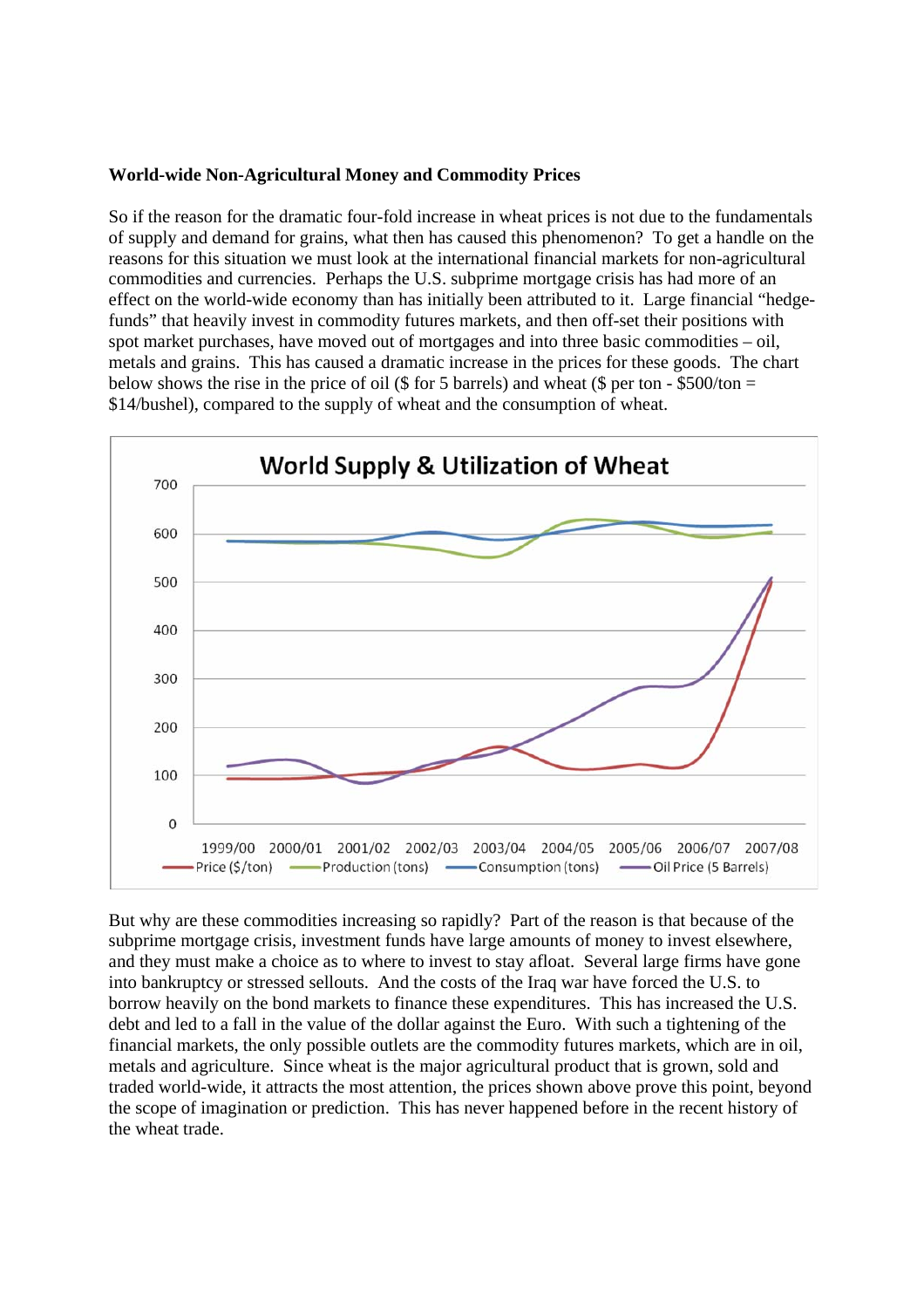This begs the question as to whether or not the price of wheat will subside as soon as next year's crop is planted, and it is shown that acreage has expanded 20% to 30%? The answer to this dilemma is difficult to predict. Surely, new production will be generated and if the market were to be operating in a rational way, based on the fundamentals of supply and demand, the price would fall as fast as it rose, or even more precipitously. But the market is not rational. The price hike has been fueled by the oil prices, the subprime financial crisis, the fall in the dollar, and the war in Iraq. None of these problems will correct themselves readily or in the near future. Therefore, it is unlikely that the price of wheat will fall as dramatically as it rose. Higher wheat prices will remain with us well into the future. It's fall will be sticky.

How, then, do we respond to this situation of higher wheat prices here in Armenia?

#### **Costs and Returns to Wheat Production in Armenia**

The Water-to-Market activity of the Armenian Millennium Challenge Account is based on the premise that incomes to farmers for wheat production is low and they would be better off if they were to increase acreage or switch to high value fruit and vegetable production. Focus group and farm interview studies over the last year, and throughout the course of six months of the HVA training program, have shown that returns to wheat production are from -\$16 to \$558 for unirrigated AND irrigated wheat. (The crop budget profiles appear below.)

| Production costs for Wheat (no irrigation) per 1 ha |                                       |             |                        |                        |       |       |  |  |
|-----------------------------------------------------|---------------------------------------|-------------|------------------------|------------------------|-------|-------|--|--|
| Costs                                               | Means                                 |             | Total Costs (June '07) | Total Costs (June '08) |       |       |  |  |
|                                                     |                                       | 0           | \$US)                  | (AMD)                  |       | \$US) |  |  |
| <b>Total Material Costs</b>                         |                                       | 80,000      | \$258                  | 80,000                 | \$258 | \$258 |  |  |
| Fertilization                                       | manure                                | 0           | \$0                    | 0                      | \$0   | \$0   |  |  |
|                                                     | N                                     | 20,000      | \$65                   | 20,000                 | \$65  | \$65  |  |  |
|                                                     | P                                     | 0           | \$0                    | 0                      | \$0   | \$0   |  |  |
|                                                     | Κ                                     | 0           | \$0                    | 0                      | \$0   | \$0   |  |  |
| Total                                               |                                       | 20,000      | \$65                   | 20,000                 | \$65  | \$65  |  |  |
| Land preparation                                    | Soil<br>preparation, &<br>cultivation | 30,000      | \$97                   | 30,000                 | \$97  | \$97  |  |  |
|                                                     | leveling,<br>weeding                  | 0           | \$0                    | 0                      | \$0   | \$0   |  |  |
| Total                                               |                                       | 30,000      | \$97                   | 30,000                 | \$97  | \$97  |  |  |
| Seeds                                               | 300                                   | 60,000      | \$194                  | 60,000                 | \$194 | \$194 |  |  |
| Plant protection                                    |                                       | 0           | \$0                    | 0                      | \$0   | \$0   |  |  |
| Irrigation                                          |                                       | $\mathbf 0$ | \$0                    | $\mathbf 0$            | \$0   | \$0   |  |  |
| Harvesting                                          |                                       | 15,000      | \$48                   | 15,000                 | \$48  | \$48  |  |  |
| Labor                                               |                                       | $\Omega$    | \$0                    | 0                      | \$0   | \$0   |  |  |
| <b>Total costs</b>                                  |                                       | 125,000     | \$403                  | 125,000                | \$403 | \$403 |  |  |
| Expected yield (Ton)                                | Ton                                   | 1.5         | 1.5                    | 1.5                    | 1.5   | 2.0   |  |  |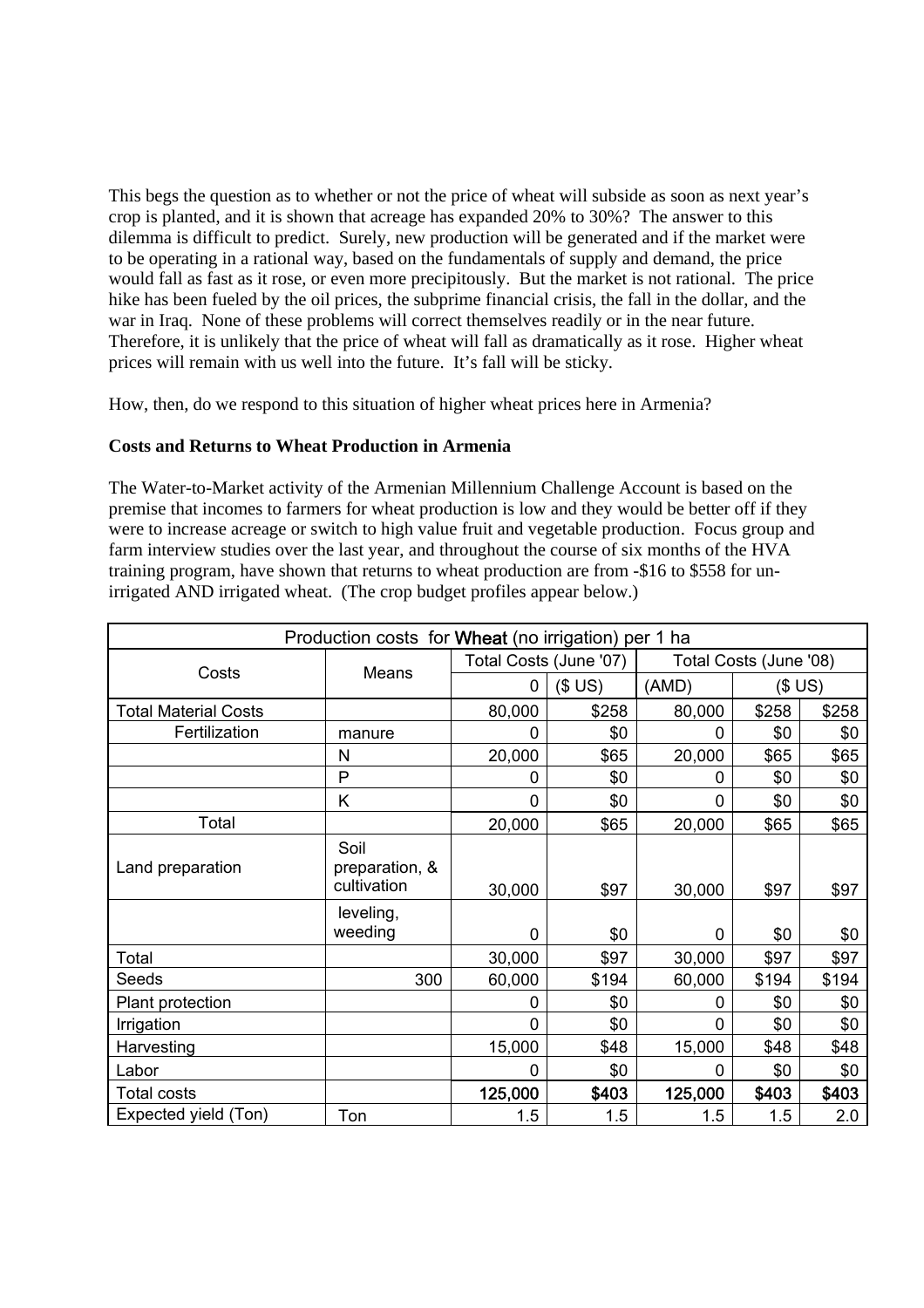| Sales Price           | Price per 1kg | 80       | \$0.26  | 130     | \$0.42  | \$0.65      |
|-----------------------|---------------|----------|---------|---------|---------|-------------|
| Revenue               |               | 120,000  | \$387   | 195,000 | \$629   | ,290<br>\$1 |
|                       |               |          |         |         |         |             |
| Net Income            |               | $-5,000$ | $-$16$  | 70,000  | \$226   | \$887       |
| Work Days (wage rate) |               | 13       | \$11.29 |         | \$11.29 | \$11        |

Notice in this crop budget for un-irrigated wheat, production is only 1.5 tons per hectare. In this case last year the sale price of wheat was 80 AMD/kg. At these levels of production costs and gross revenue, the farmer loses 5,000 dram per hectare. If the farmer's labor is his own labor he earns about \$100. However, in all of the training courses, the farmers conclude that they basically lose money with wheat. (See the middle-left columns of figures in the chart above.)

However, if the new price of wheat is 200 AMD/kg, as announced, then the farmers producing 2.0 tons per hectare un-irrigated wheat stand to earn \$887 plus \$100 for their labor. (See the right column of figures in the chart above.) Nonetheless, the farmers indicate that they only expect 130 AMD/kg with no increase in yield, and hence, their income would rise to only \$226 per hectare. (See middle-right columns above.)

For those farmers who have irrigated wheat the picture is similar but with higher incomes. The chart below shows this analysis. In this case the yield is 5 tons per hectare and the total costs

| Production costs for Wheat (w/irrigation) per 1 ha |              |                        |         |         |                        |                                  |         |  |
|----------------------------------------------------|--------------|------------------------|---------|---------|------------------------|----------------------------------|---------|--|
| Costs                                              | Means        | Total Costs (June '07) |         |         | Total Costs (June '08) | <b>Total Costs (June</b><br>'08) |         |  |
|                                                    |              | (AMD)                  | (\$US)  | (AMD)   | \$US)                  | (AMD)                            | \$US)   |  |
| Material                                           |              |                        |         |         |                        |                                  |         |  |
| Costs                                              |              | 148,000                | \$477   | 148,000 | \$477                  | 148,000                          | \$477   |  |
| Fertilization                                      | manure       | 0                      | \$0     | 0       | \$0                    | 0                                | \$0     |  |
|                                                    | $\mathsf{N}$ | 30,000                 | \$97    | 30,000  | \$97                   | 30,000                           | \$97    |  |
|                                                    | $\mathsf{P}$ | 15,000                 | \$48    | 15,000  | \$48                   | 15,000                           | \$48    |  |
|                                                    | Κ            | 15,000                 | \$48    | 15,000  | \$48                   | 15,000                           | \$48    |  |
| Total                                              |              | 60,000                 | \$194   | 60,000  | \$194                  | 60,000                           | \$194   |  |
| Land                                               | Soil prep &  |                        |         |         |                        |                                  |         |  |
| preparation                                        | cultivation  | 45,000                 | \$145   | 45,000  | \$145                  | 45,000                           | \$145   |  |
| Weeding                                            |              | 35,000                 | \$113   | 35,000  | \$113                  | 35,000                           | \$113   |  |
| Total                                              |              | 80,000                 | \$258   | 80,000  | \$258                  | 80,000                           | \$258   |  |
| Seeds                                              | 300          | 45,000                 | \$145   | 45,000  | \$145                  | 45,000                           | \$145   |  |
| Plant                                              |              |                        |         |         |                        |                                  |         |  |
| protection                                         |              | 8,000                  | \$26    | 8,000   | \$26                   | 8,000                            | \$26    |  |
| Irrigation                                         |              | 35,000                 | \$113   | 35,000  | \$113                  | 35,000                           | \$113   |  |
| Harvesting                                         |              | 25,000                 | \$81    | 25,000  | \$81                   | 25,000                           | \$81    |  |
| Labor                                              |              | 94,000                 | \$303   | 94,000  | \$303                  | 94,000                           | \$303   |  |
| <b>Total costs</b>                                 |              | 347,000                | \$1,119 | 347,000 | \$1,119                | 347,000                          | \$1,119 |  |
| Expected                                           |              |                        |         |         |                        |                                  |         |  |
| yield (Ton)                                        | Ton          | 5.0                    | 5.0     | 5.0     | 5.0                    | 5.0                              | 5.0     |  |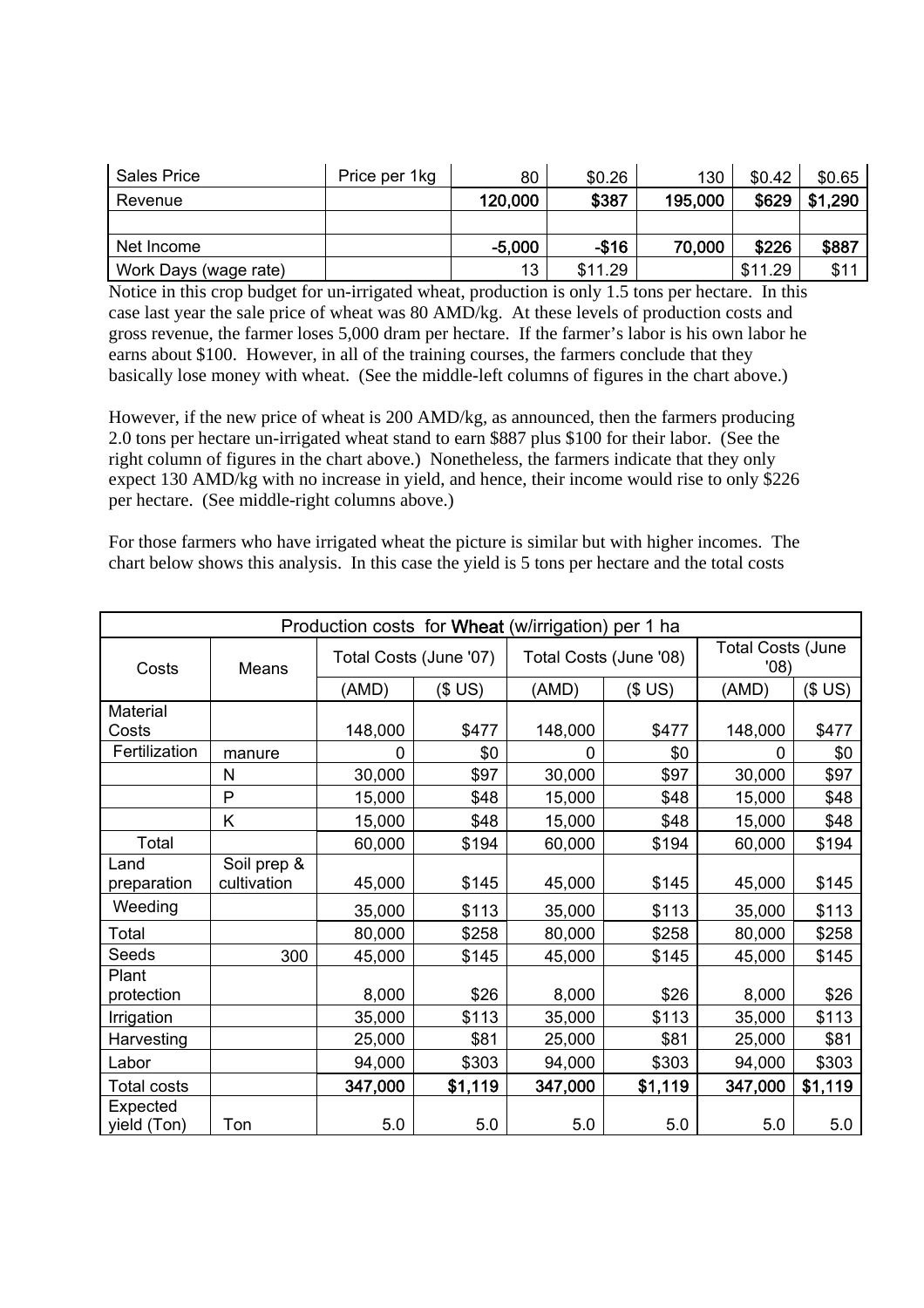| <b>Sales Price</b> | Price per<br>1kg | 90      | \$0.29  | 130     | \$0.42  | 200       | \$0.65  |
|--------------------|------------------|---------|---------|---------|---------|-----------|---------|
|                    |                  |         |         |         |         |           |         |
| Revenue            |                  | 450,000 | \$1,452 | 650,000 | \$2,097 | 1,000,000 | \$3,226 |
| Net Income         |                  | 103,000 | \$332   | 303,000 | \$977   | 653,000   | \$2,106 |
| <b>Work Days</b>   | (waqe rate)      | 57      | \$10.00 |         | \$12.90 |           | \$12.90 |

are almost triple the amount for un-irrigated wheat at 347,000 dram. Farmers with irrigated wheat report last year's price at 90dram /kg, so that net income per hectare is \$332, plus about \$250 in labor income, which in this case is probably a mix between hired and family labor. (See middle-left columns of the above chart.) However, when the new price of 200 dram/kg is used, net income jumps to \$2,106/hectare, a value that starts to compete with our other vegetables.  $(200 \text{dram/kg} = $645/\text{ton}, $17.55/\text{bushel})$  However, given the current world price of just under US \$500/ton, the irrigated farmer's think they will receive 130 dram per kg, which earns them \$977/hectare.

Our crop budget analyses of all the vegetable crops shows incomes of \$1,500 to \$5,000 per hectare for 2007, and with the new prices due to inflation and the fall of the value of the dollar, these incomes have increased almost double. Incomes to fruit production are similar. (See the right hand columns in the chart above.)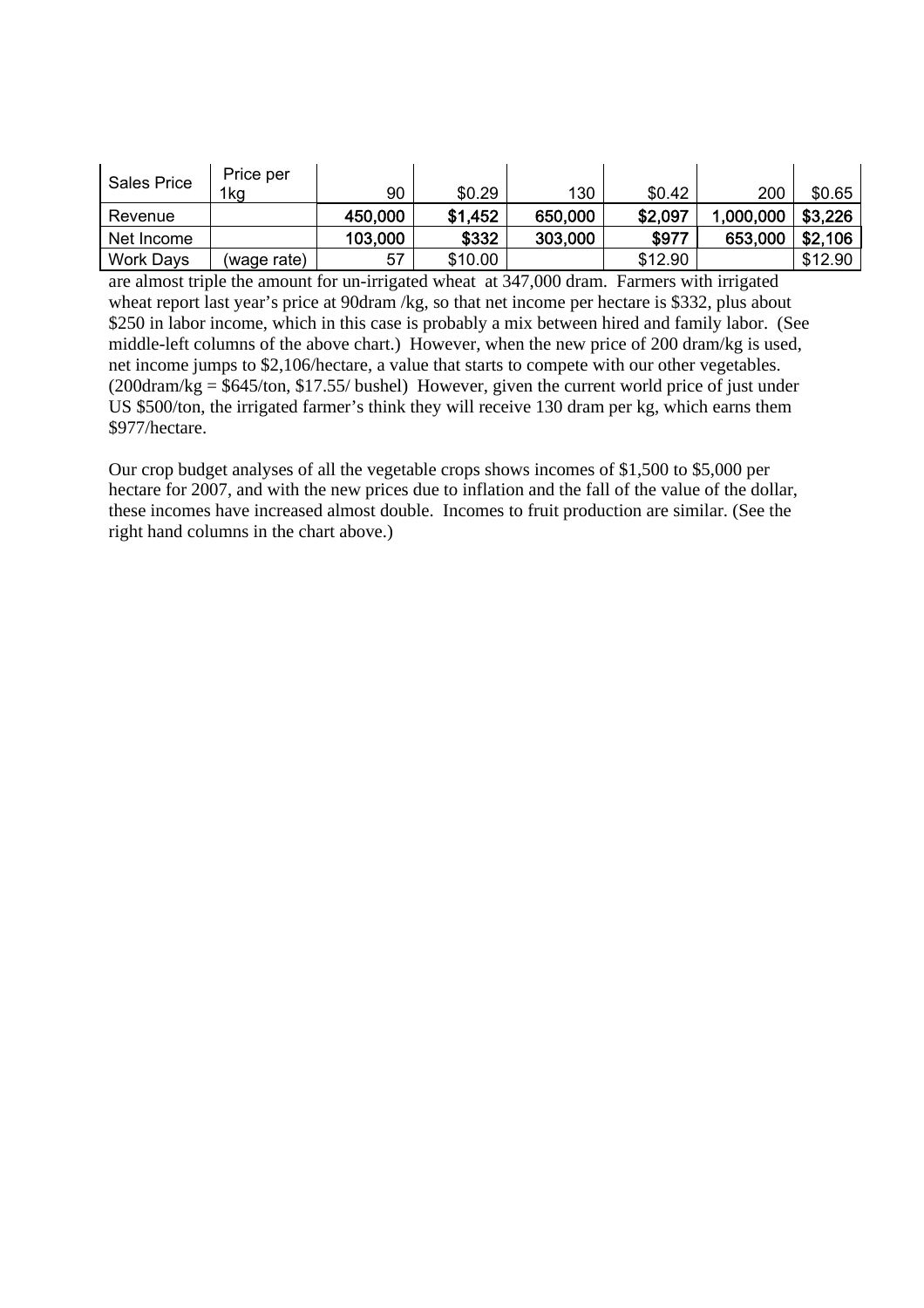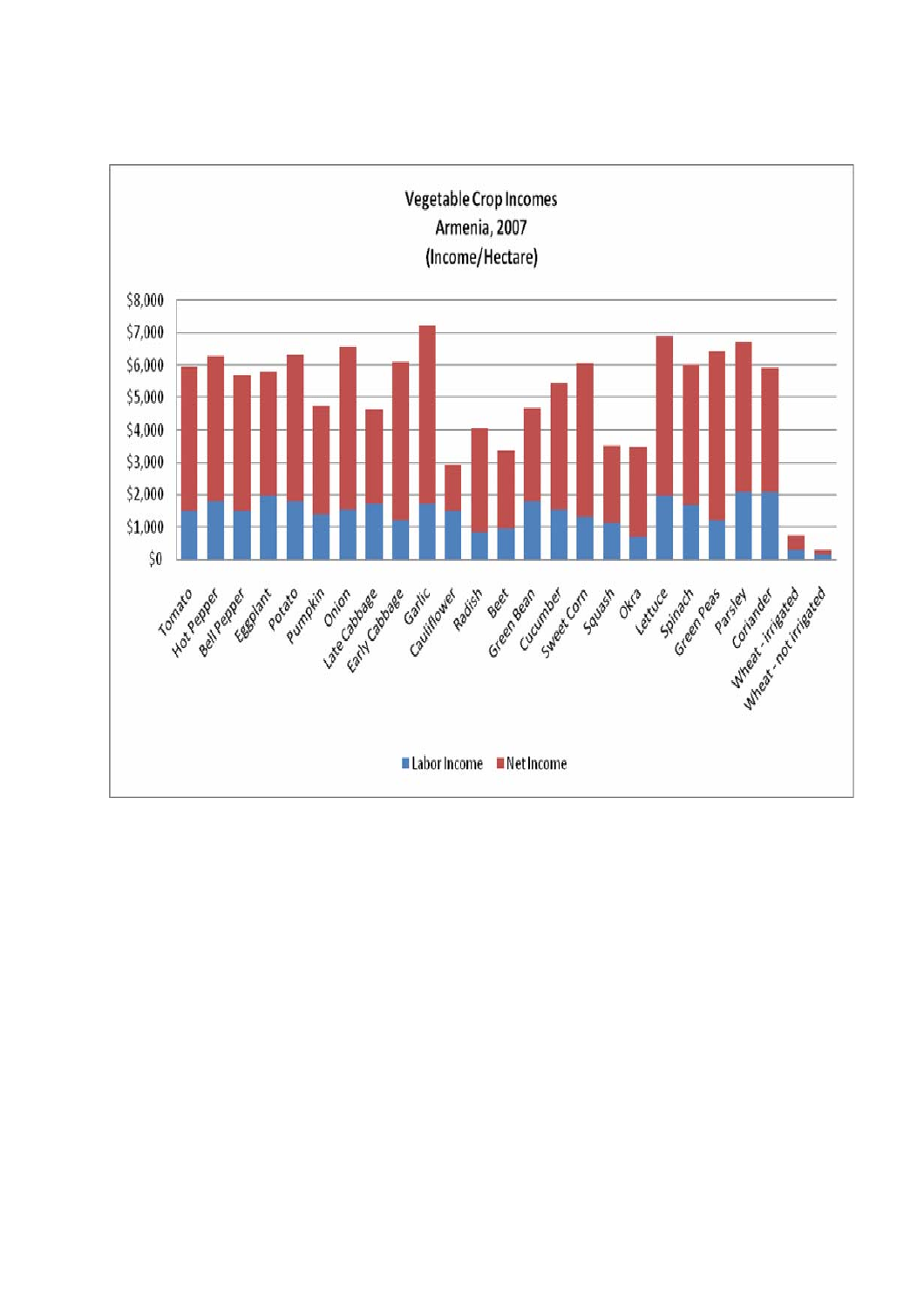## **Crop Budgets for Vegetables, Armenia Net Incomes (per hectare)**

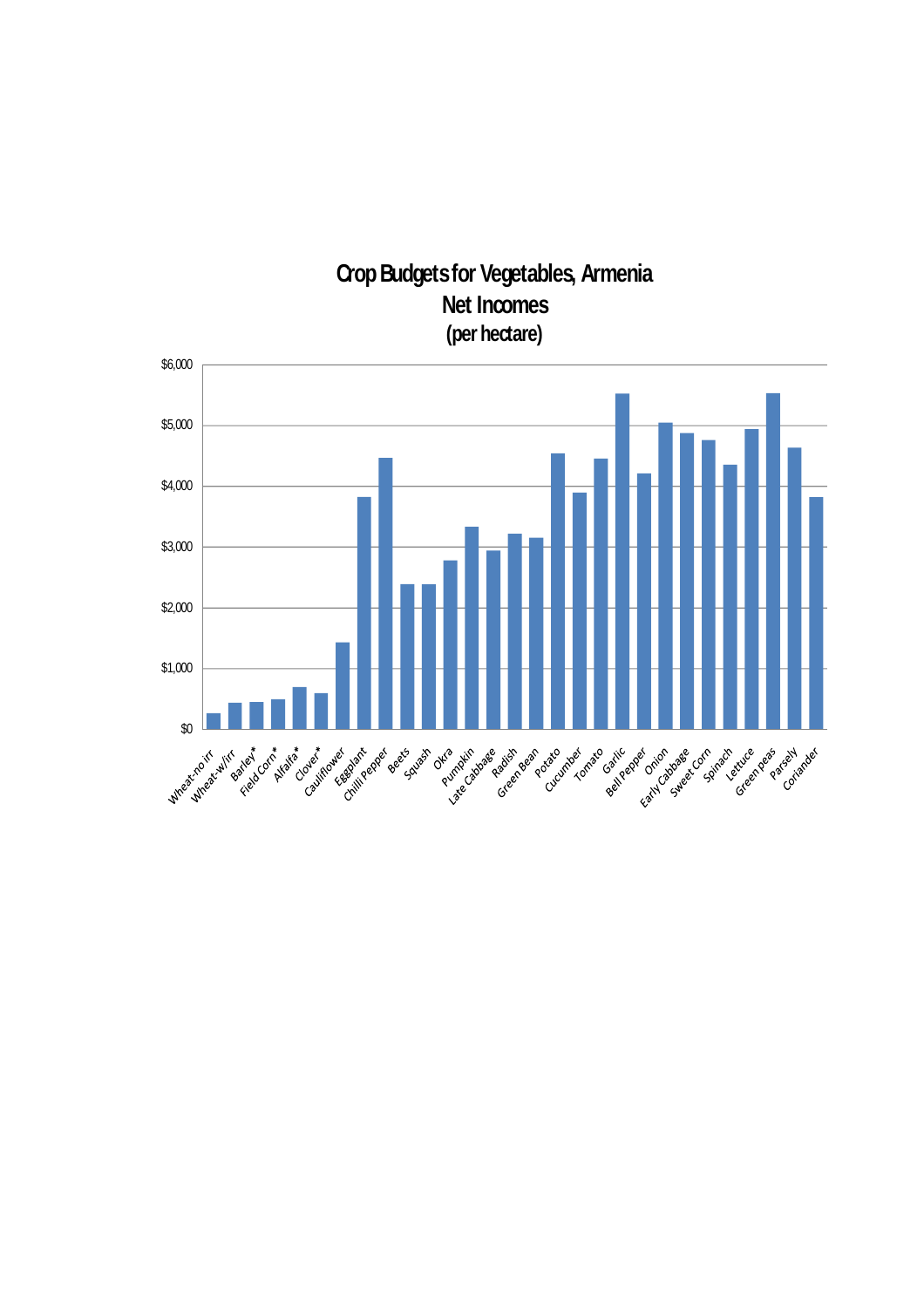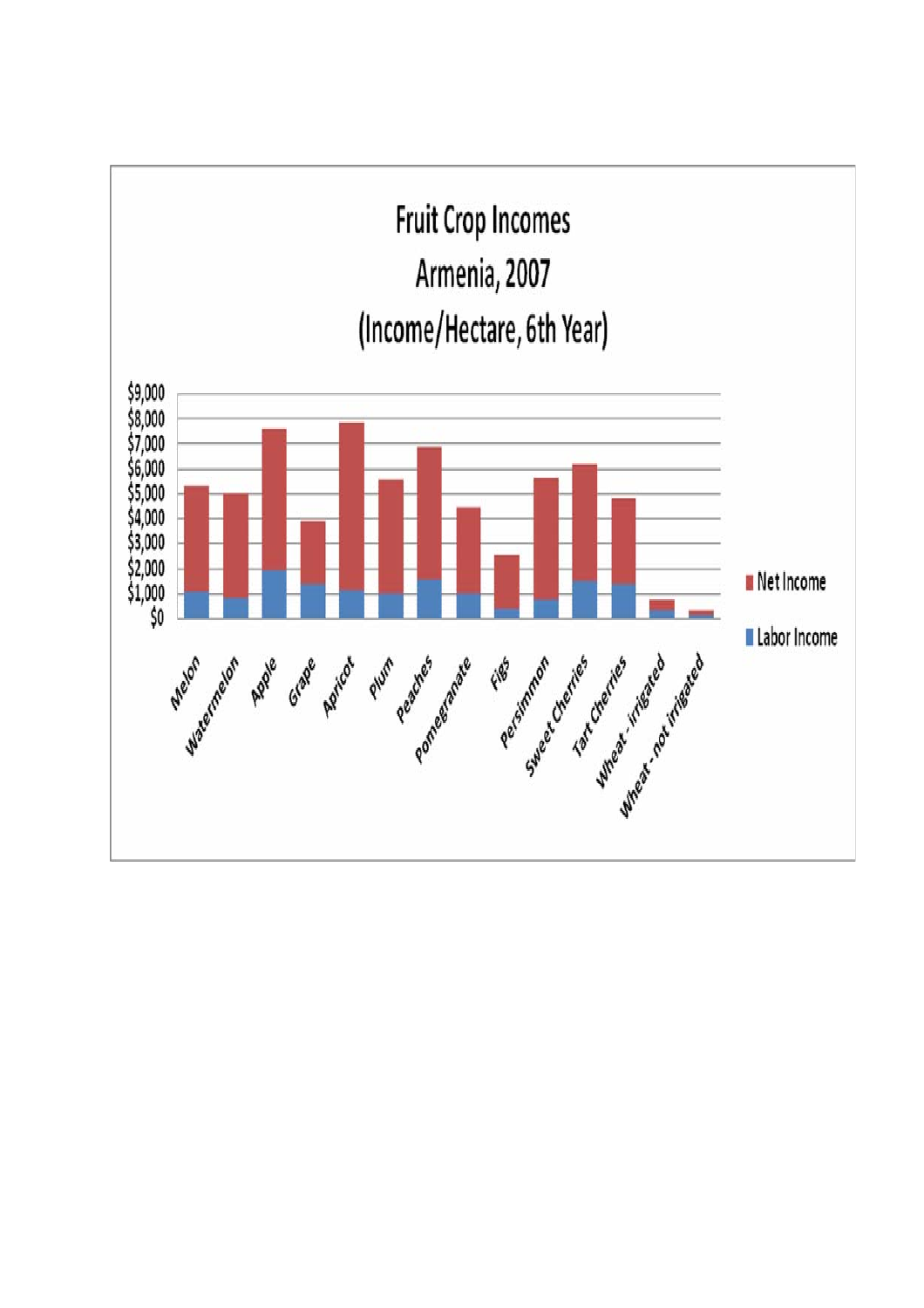

**Crop Budgets for Fruit, Armenia Net Income per hectare**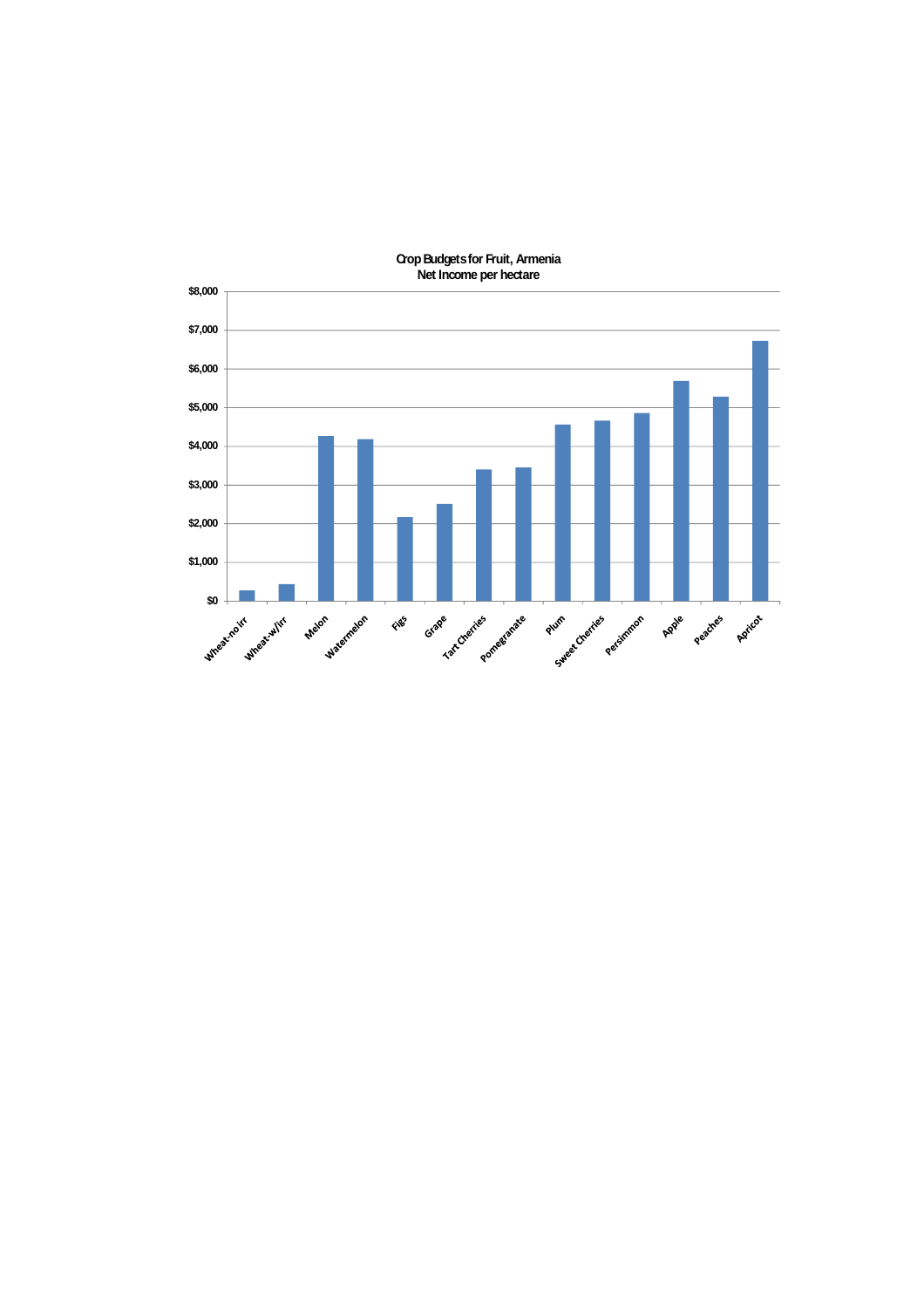Some farmers specialize in wheat seed production. Our analyses of this production show the following results.

| Production costs for <b>Seed Wheat</b> (w/irrigation) per 1 ha |                                       |           |                        |                        |         |  |  |  |
|----------------------------------------------------------------|---------------------------------------|-----------|------------------------|------------------------|---------|--|--|--|
|                                                                | <b>Means</b>                          |           | Total Costs (June '07) | Total Costs (June '08) |         |  |  |  |
| Costs                                                          |                                       | (AMD)     | \$US)                  | (AMD)                  | \$US)   |  |  |  |
| <b>Total Material Costs</b>                                    |                                       | 210,000   | \$677                  | 210,000                | \$677   |  |  |  |
| Fertilization                                                  | manure                                | 0         | \$0                    | 0                      | \$0     |  |  |  |
|                                                                | N                                     | 30,000    | \$97                   | 30,000                 | \$97    |  |  |  |
|                                                                | P                                     | 10,000    | \$32                   | 10,000                 | \$32    |  |  |  |
|                                                                | Κ                                     | 10,000    | \$32                   | 10,000                 | \$32    |  |  |  |
| Total                                                          |                                       | 50,000    | \$161                  | 50,000                 | \$161   |  |  |  |
| Land preparation                                               | Soil<br>preparation,<br>& cultivation | 45,000    | \$145                  | 45,000                 | \$145   |  |  |  |
|                                                                | leveling,<br>weeding                  | 30,000    | \$97                   | 30,000                 | \$97    |  |  |  |
| Total                                                          |                                       | 75,000    | \$242                  | 75,000                 | \$242   |  |  |  |
| Seeds                                                          | 300                                   | 75,000    | \$242                  | 75,000                 | \$242   |  |  |  |
| Plant protection                                               |                                       | 50,000    | \$161                  | 50,000                 | \$161   |  |  |  |
| Irrigation                                                     |                                       | 35,000    | \$113                  | 35,000                 | \$113   |  |  |  |
| Harvesting                                                     |                                       | 35,000    | \$113                  | 35,000                 | \$113   |  |  |  |
| Labor                                                          |                                       | 60,000    | \$194                  | 60,000                 | \$194   |  |  |  |
| <b>Total costs</b>                                             |                                       | 380,000   | \$1,226                | 380,000                | \$1,226 |  |  |  |
| Expected yield (Ton)                                           | Ton                                   | 6.5       | 6.5                    | 6.5                    | 6.5     |  |  |  |
| <b>Sales Price</b>                                             | Price per<br>1kg                      | 200       | \$0.65                 | 250                    | \$0.81  |  |  |  |
| Revenue                                                        |                                       | 1,300,000 | \$4,194                | 1,625,000              | \$5,242 |  |  |  |
|                                                                |                                       |           |                        |                        |         |  |  |  |
| Net Income                                                     |                                       | 920,000   | \$2,968                | 1,245,000              | \$4,016 |  |  |  |
| Work Days (wage<br>rate)                                       |                                       | 49        | \$11.29                |                        | \$11.29 |  |  |  |

**In this case, the farmer receives an income of \$2,968/ha under current conditions, and \$4,016/ha** with the new wheat prices. The seed wheat producer sells seeds for roughly 25% above the market price of wheat. Since one hectare of wheat seed only requires 300 kg of seed and produces 6.5 tons of seeds, this is a very profitable business.

What about corn? Can farmers earn high incomes with the new price of corn, which is shown to be \$160/ton on the chart presented above? A look below shows that even with the higher price, net income to corn only rises to \$499/ha. This is still a low-income crop.